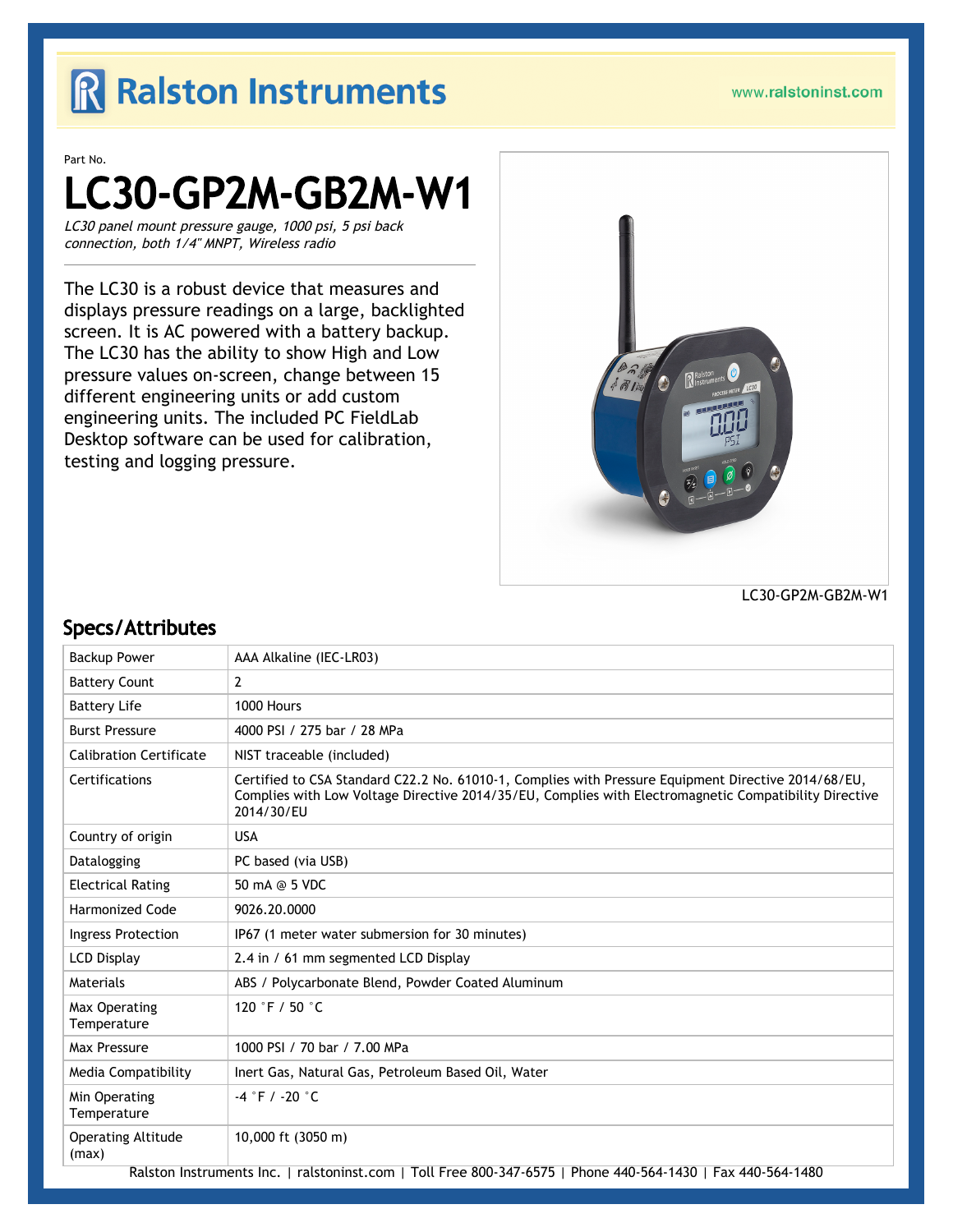# R Ralston Instruments

### Specs/Attributes

| Panel Mount                           | Yes                                                                   |
|---------------------------------------|-----------------------------------------------------------------------|
| Power Input                           | 90-264 VAC, 50-60 Hz                                                  |
| <b>Primary Power</b>                  | <b>AC Mains Power</b>                                                 |
| <b>Process Connection</b><br>Location | Back mount                                                            |
| <b>Protection Class</b>               | Pollution Degree 2 (UL / IEC 61010-1)                                 |
| Radio Approvals                       | FCC ID VW4A091732, IC ID 11019A-091732                                |
| Radio Type                            | RI Wireless (Long Range)                                              |
| <b>Relative Humidity</b>              | 0% to 90% (-10 to 35 $^{\circ}$ C), 0% to 70% (35 to 50 $^{\circ}$ C) |
| Temperature<br>Compensation           | None                                                                  |
| <b>USB Connection</b>                 | USB (Micro B)                                                         |
| W1 Radio Installed                    | Yes                                                                   |
| <b>Wetted Materials</b>               | 316 Stainless Steel                                                   |
| Wireless Range                        | 330 ft / 100 m                                                        |
| <b>Connector End 1</b>                | 1/4" Male NPT (ASME B1.20.1)                                          |
| Weight                                | 12.6 oz / 355 grams                                                   |
| <b>Dimensions</b>                     | H: 1.75 in (4.45 cm) x W: 3.4 in (8.64 cm) x D: 4.1 in (10.41 cm)     |

### Sensor A (Back)

| Sensor Type                               | <b>Pressure Sensor</b>                                                                                                                                                                                                          |  |
|-------------------------------------------|---------------------------------------------------------------------------------------------------------------------------------------------------------------------------------------------------------------------------------|--|
| Wrench Size                               | $7/8$ In<br>$23 \text{ mm}$                                                                                                                                                                                                     |  |
| Max Storage<br>Temperature                | 165 °F / 75 $^{\circ}$ C                                                                                                                                                                                                        |  |
| Min Storage<br>Temperature                | $-40$ °F / $-40$ °C                                                                                                                                                                                                             |  |
| <b>Measurement Type</b>                   | <b>Gauge Pressure</b>                                                                                                                                                                                                           |  |
| Max Pressure                              | 1000 PSI / 70 bar / 7.00 MPa                                                                                                                                                                                                    |  |
| <b>Wetted Materials</b>                   | 316 Stainless Steel                                                                                                                                                                                                             |  |
| Country of origin                         | <b>USA</b>                                                                                                                                                                                                                      |  |
| <b>Burst Pressure</b>                     | 4000 PSI / 275 bar / 28 MPa                                                                                                                                                                                                     |  |
| Media Compatibility                       | Air, Alcohol, Antifreeze, Ethylene Glycol, Hydraulic Oil, Inert Gas, Mineral Oil, Natural Gas, Petroleum<br>Based Oil, Skydrol, Windshield washer fluid, Transmission fluid, Light motor oil, Ralston Calibration Oil,<br>Water |  |
| <b>Accuracy - Pressure</b><br>Measurement | $+/-$ 0.1% of Full Scale (ASME B40.100 Grade 4A/ISO Class 0.1)                                                                                                                                                                  |  |
| <b>Engineering Units</b>                  | atm, bar, cmH2O @4°C, inH2O @39°C, kPa, MPa, mbar, psi, inHg @39°F, kgf / cm^2, mmHg @0°C, Torr,<br>mmH2O @4°C, ftH2O @39°F, cmHg @ 0°C, oz / in^2                                                                              |  |
| Max Operating<br>Temperature              | 120 °F / 50 $^{\circ}$ C                                                                                                                                                                                                        |  |
| Min Operating<br>Temperature              | $-4$ $\degree$ F / $-20$ $\degree$ C                                                                                                                                                                                            |  |
| <b>Process Connection</b>                 | 1/4" Male NPT                                                                                                                                                                                                                   |  |
|                                           |                                                                                                                                                                                                                                 |  |

Ralston Instruments Inc. | [ralstoninst.com](https://www.ralstoninst.com) | Toll Free 800-347-6575 | Phone 440-564-1430 | Fax 440-564-1480